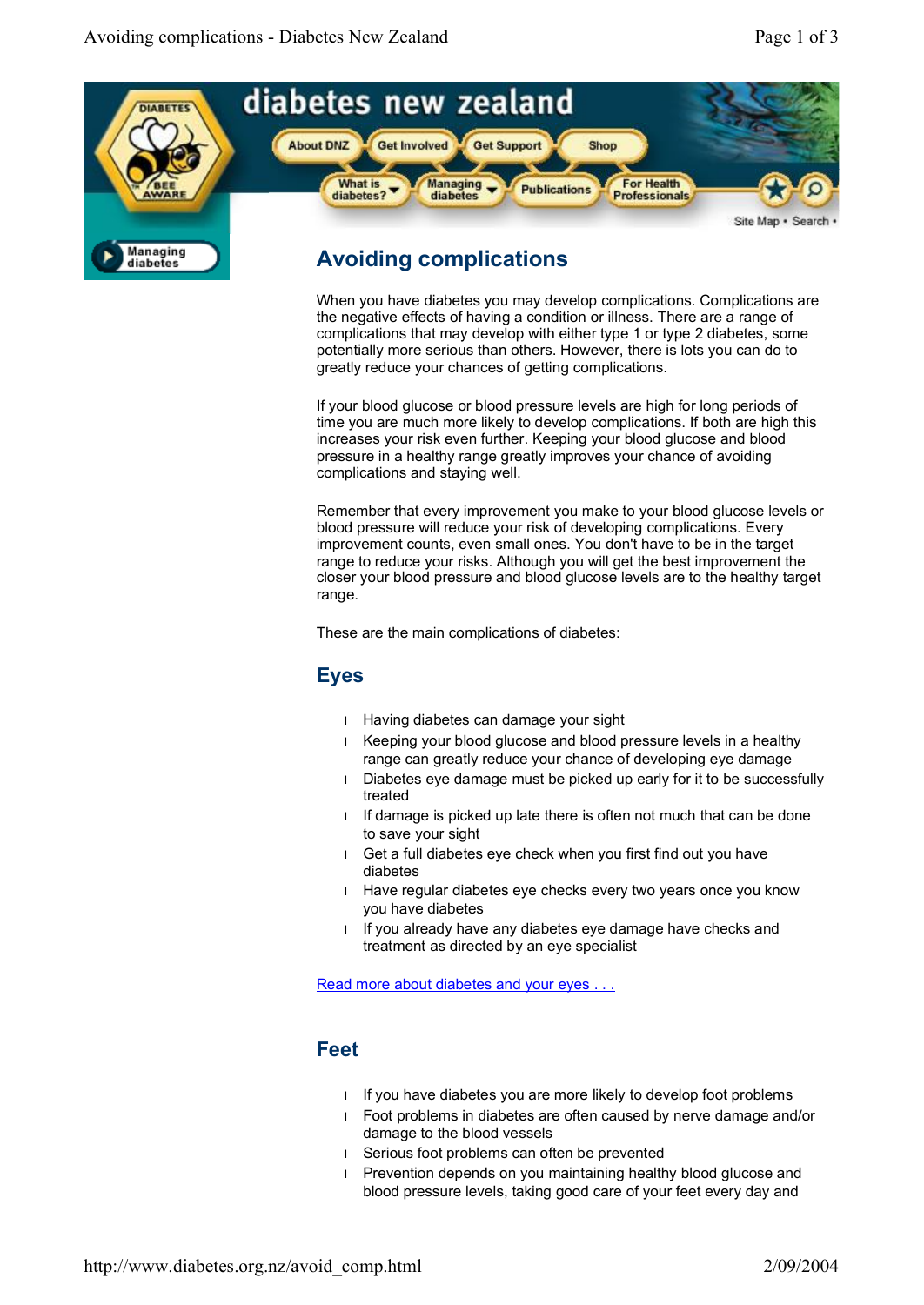keeping in close contact with your doctor or foot specialist if you have a foot problem

Read more about diabetes and your feet . . .

#### **Kidneys**

- l Kidney disease can be real issue for many people with type1 and type2 diabetes
- l Keeping your blood glucose, blood pressure and blood fats (lipids) levels in a healthy range will reduce your risk of developing kidney problems
- l If kidney problems are picked up early there are treatments available that will delay its progress
- l The screening test for early kidney disease is done on your urine and is called microalbuminuria. You should have this test regularly (at least once a year)

Read more about diabetes and your kidneys .

#### **Heart**

- l Currently both men and women with diabetes have a high rate of damage to their cardiovascular system (that is, to their heart and blood vessels). But these rates are decreasing
- l Cardiovascular problems can be treated but preventing them happening is by far your best defence
- l You can greatly reduce your chance of developing heart or blood vessel disease by: stopping smoking, getting regular amounts of exercise (20-30 minutes on most days of week), achieving a healthy body weight, and achieving healthy blood cholesterol, blood pressure and blood glucose levels

Read more about diabetes and your heart . . .

## **Skin Conditions**

- l You are more likely to develop skin problems whenyou have diabetes
- l Skin problems are more likely to become infected (especially if your blood glucose levels are high)
- I It is best to seek early help for any skin problem, as it can easily get worse
- l If you are a person who's prone to developing dry skin it's best to take action to keep your skin more supple. This includes protecting your skin from harsh chemicals, harsh weather and harsh soaps. It also includes using a light moisturiser on your skin regularly
- l You are far less likely to develop skin problems if you take good care of your skin, and have healthy blood glucose, blood pressure and blood cholesterol (lipids) levels

Read more about diabetes and skin conditions

#### **Gums and Teeth**